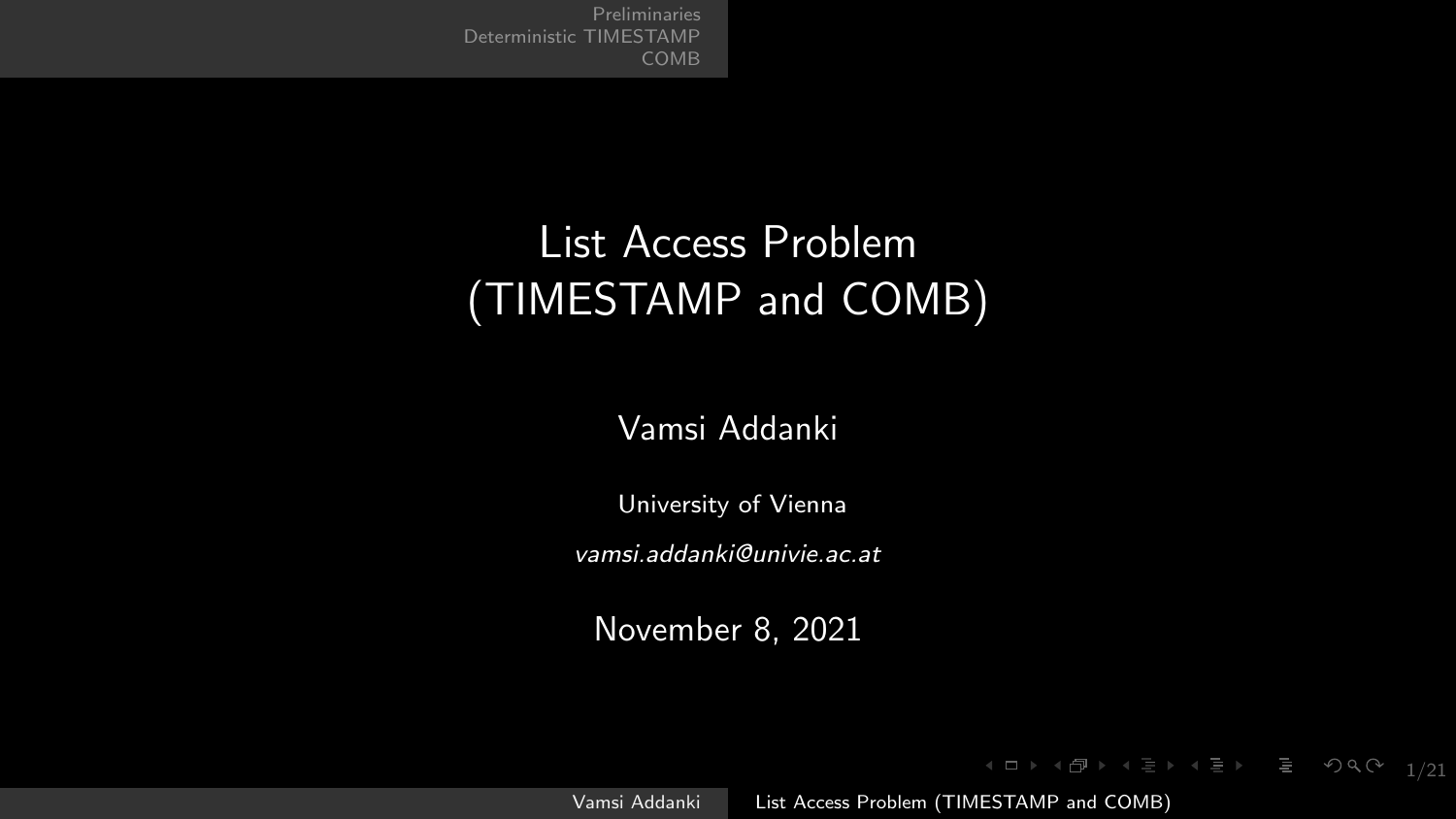[Preliminaries](#page-2-0) [COMB](#page-15-0)

## **Overview**



- [Full Cost Model](#page-2-0)
- [Partial Cost Model](#page-3-0)
- [Pairwise Property](#page-4-0)
- [Deterministic TIMESTAMP](#page-11-0)
	- [Pairwise Property of TIMESTAMP\(0\)](#page-12-0)



Vamsi Addanki [List Access Problem \(TIMESTAMP and COMB\)](#page-0-0)

 $\left\{ \begin{array}{ccc} 1 & 0 & 0 \\ 0 & 1 & 0 \end{array} \right. \rightarrow \left\{ \begin{array}{ccc} \frac{1}{2} & 0 & 0 \\ 0 & 0 & 0 \end{array} \right.$ 

 $\mathcal{O} \cap \mathcal{O}$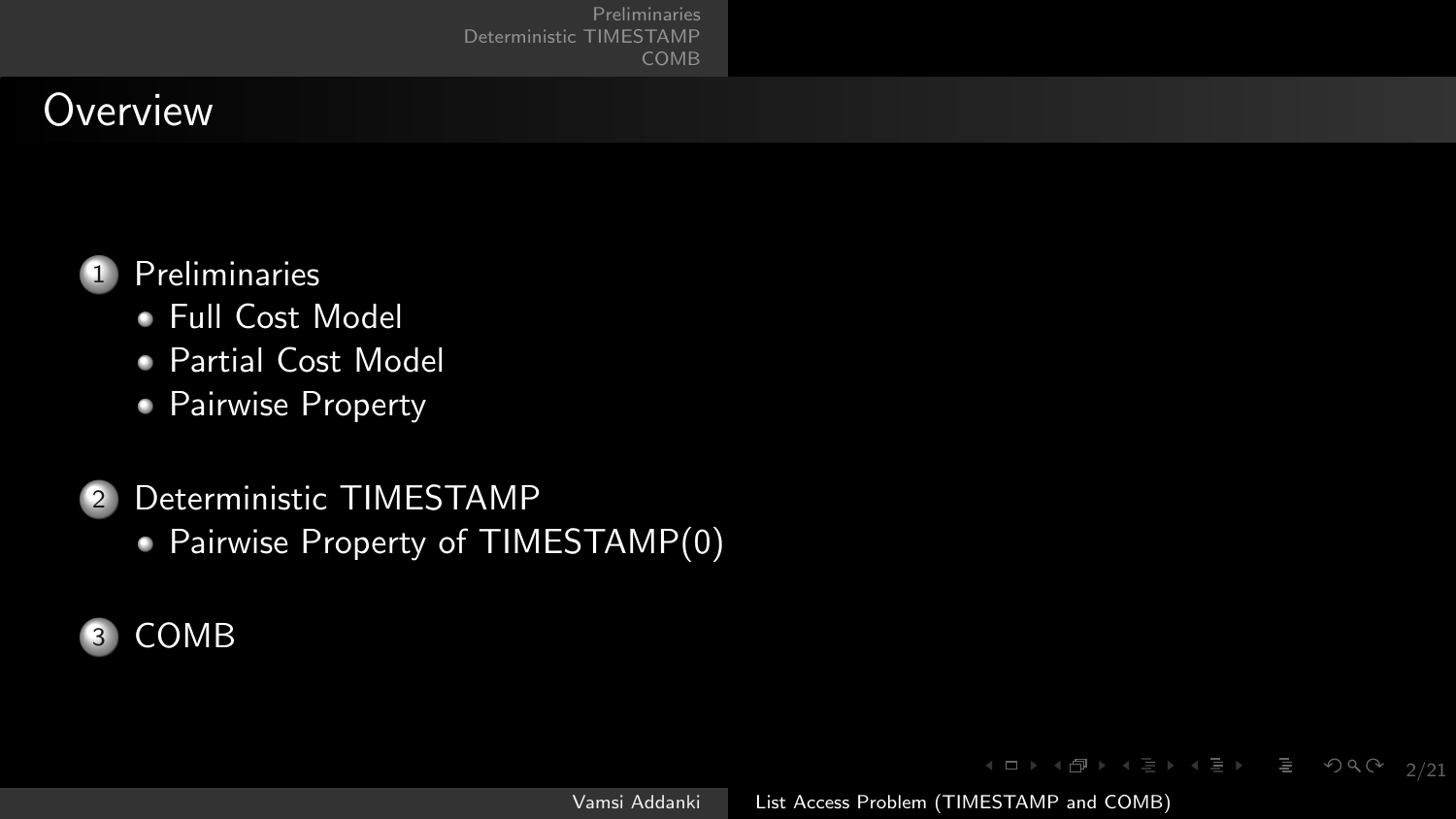## <span id="page-2-0"></span>Preliminaries (Full Cost Model)

Accessing  $i^{th}$  element in the list costs  $i$ . For example, accessing the first element costs 1.

Vamsi Addanki [List Access Problem \(TIMESTAMP and COMB\)](#page-0-0)

3/21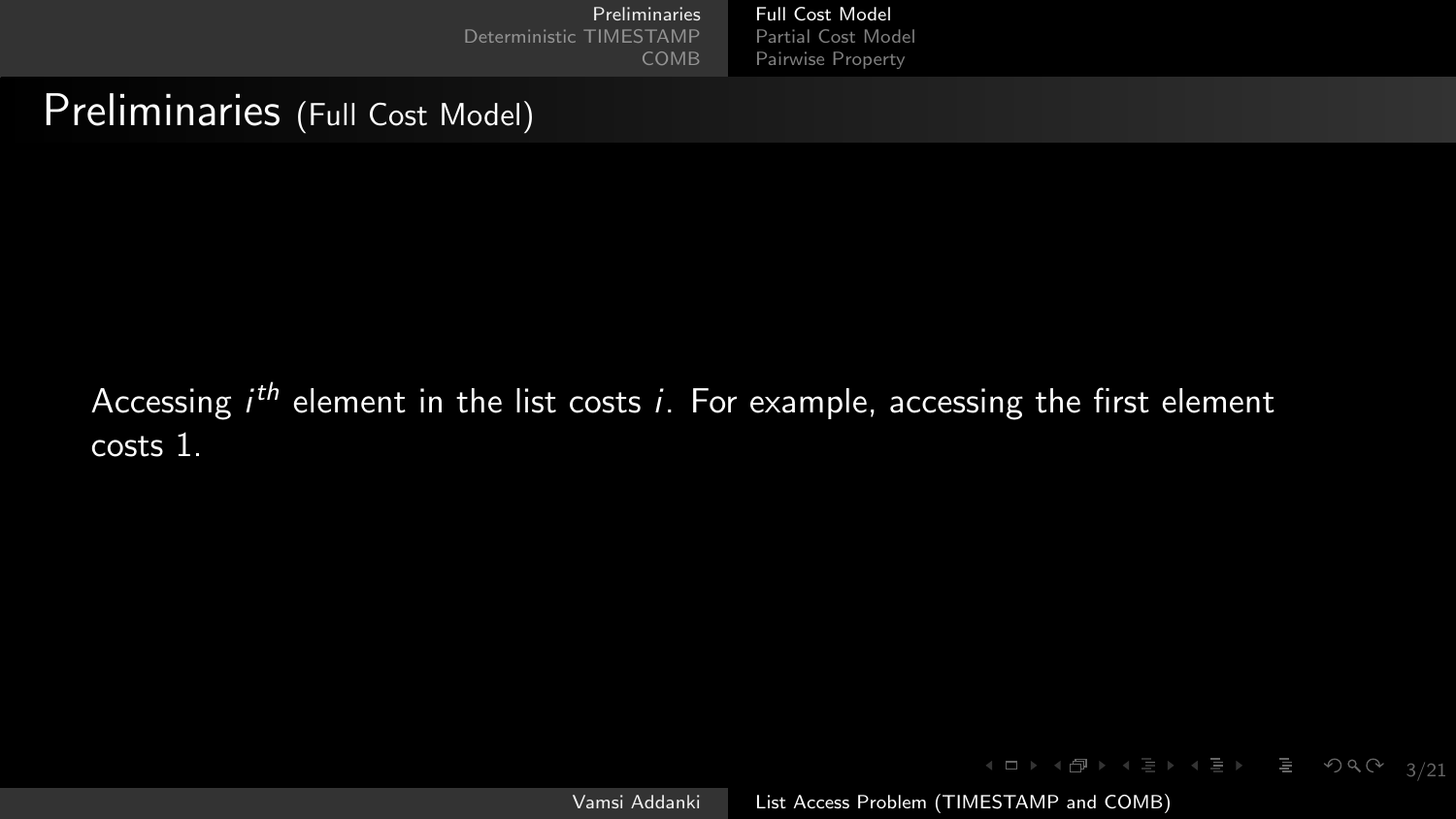#### <span id="page-3-0"></span>Preliminaries (Partial Cost Model)

#### Accessing  $i^{th}$  element in the list costs  $i-1$ . For example, accessing the first element costs 0.

Vamsi Addanki [List Access Problem \(TIMESTAMP and COMB\)](#page-0-0)

4 ロ → 4 레 → 4 로 → 4 로 → 그로 → 9 Q ( + 4/21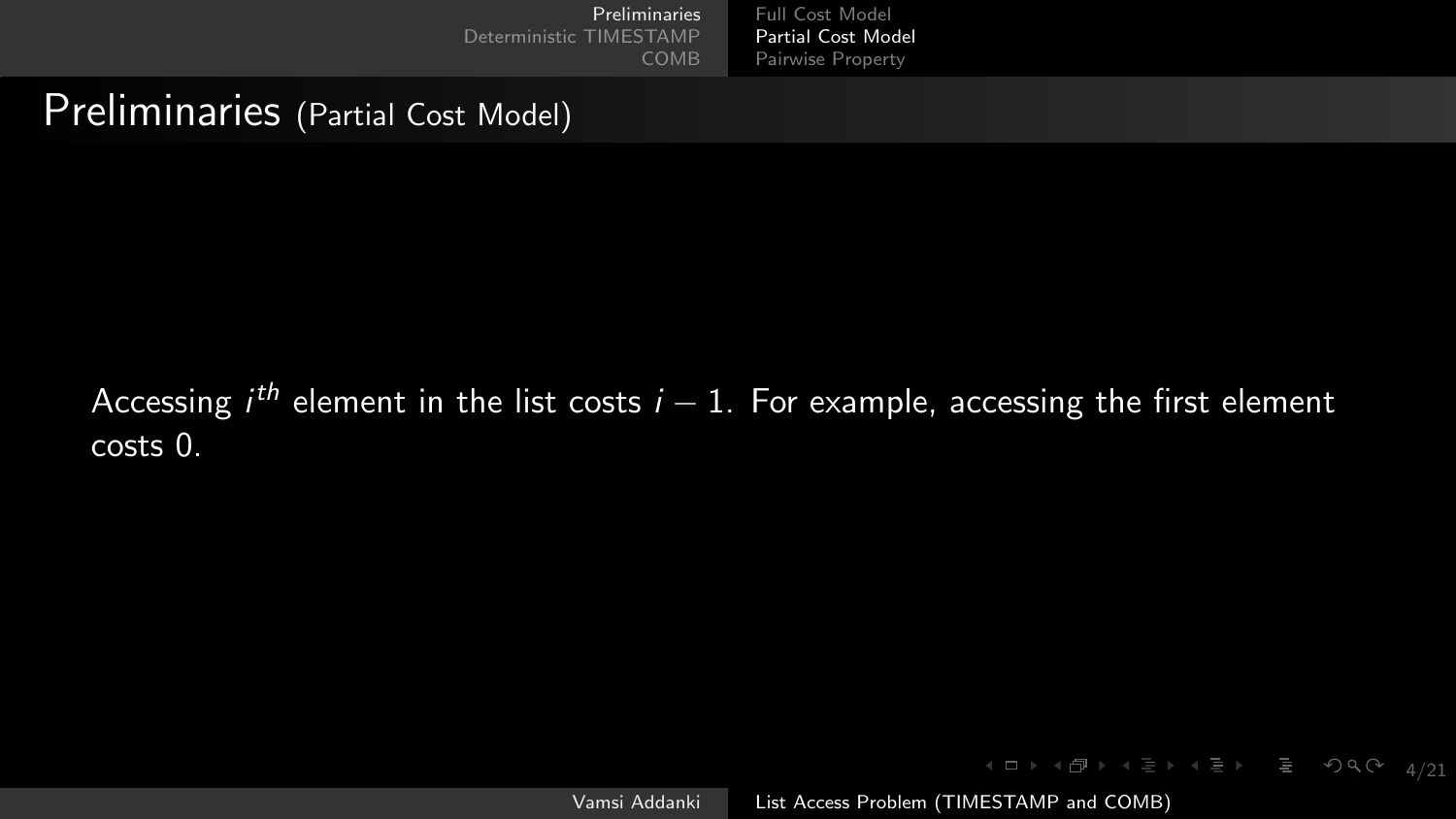## <span id="page-4-0"></span>Preliminaries (Pairwise Property)

#### Lemma

If ALG is c-competitive on a request sequence in the partial cost model, then ALG is c-competitive in the full cost model.

> $ALG_f(\sigma) = ALG_p(\sigma) + m$  $ALG_{p}(\overline{\sigma}) \leq c \cdot OPT_{p}(\sigma) + \alpha$  $ALG_f(\sigma) \leq c \cdot OPT_f(\sigma) + \alpha$

> > Vamsi Addanki [List Access Problem \(TIMESTAMP and COMB\)](#page-0-0)

(ロ) (何) (ミ) (ミ) Ξ のQ(^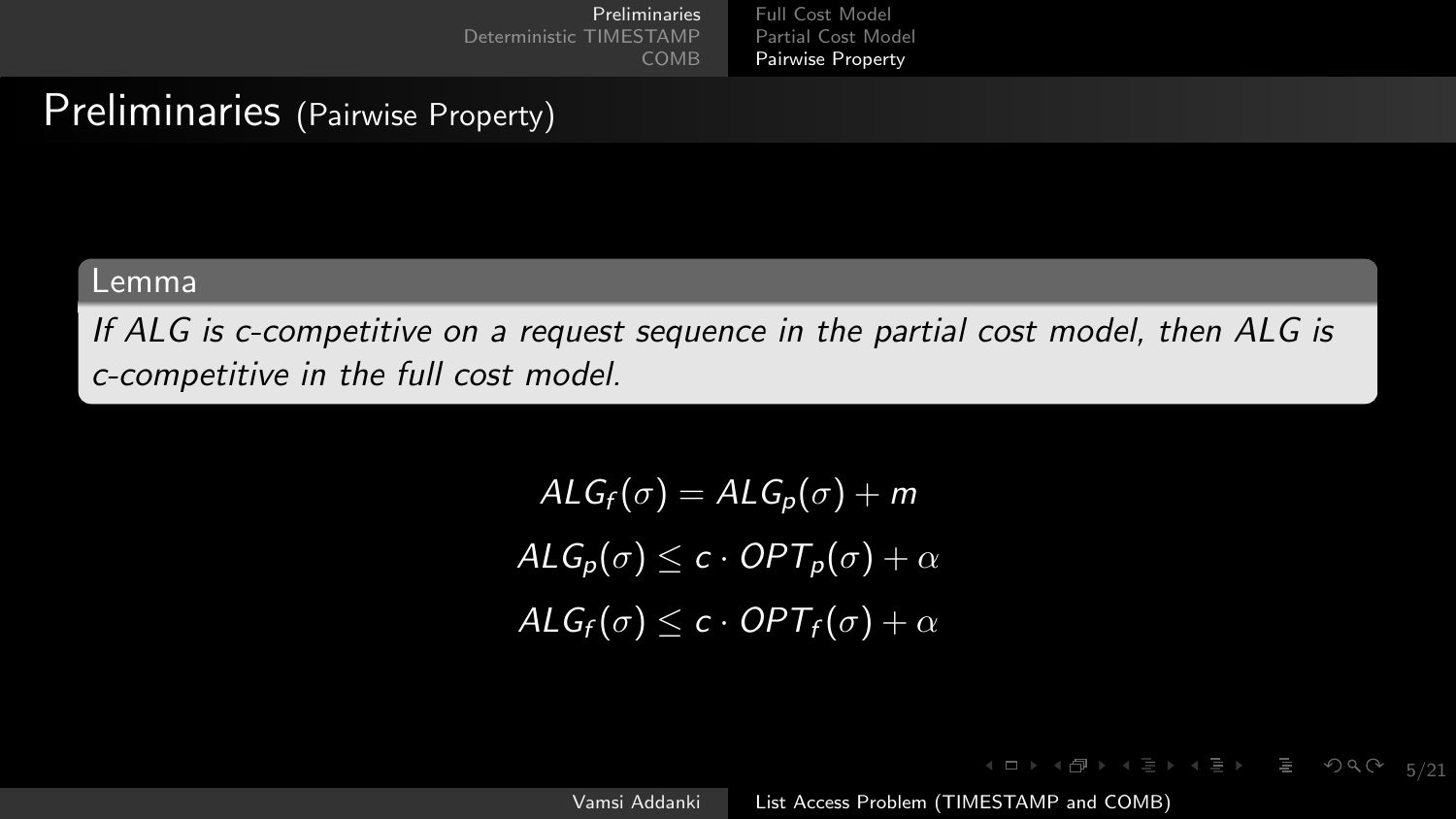| <b>Preliminaries</b>    | Full Cost Model    |
|-------------------------|--------------------|
| Deterministic TIMESTAMP | Partial Cost Model |
| COMB                    | Pairwise Property  |

#### Preliminaries (Pairwise Property)

- Let  $ALG^*(x,j) = 1$  if  $x$  precedes the element  $\sigma_j$  in the list on the  $j^{th}$  request and 0 otherwise.
- $ALG^*(x, j)$  could be thought of as the charge on element x for impeding access to element  $\sigma_j$  in the partial cost model.

If the request sequence  $\sigma$  has length m and L is the set of elements in the list, then using  $ALG^*$  we can write the total cost of  $ALG$ , $x$ 

$$
ALG(\sigma) = \sum_{j=1}^{m} \overbrace{\left(\sum_{x \in L} ALG^*(x, j)\right)}^{Access cost for jth request}
$$

$$
ALG(\sigma) = \sum_{x \in L} \sum_{j=1}^{m} ALG^{*}(x, j)
$$

Vamsi Addanki [List Access Problem \(TIMESTAMP and COMB\)](#page-0-0)

6/21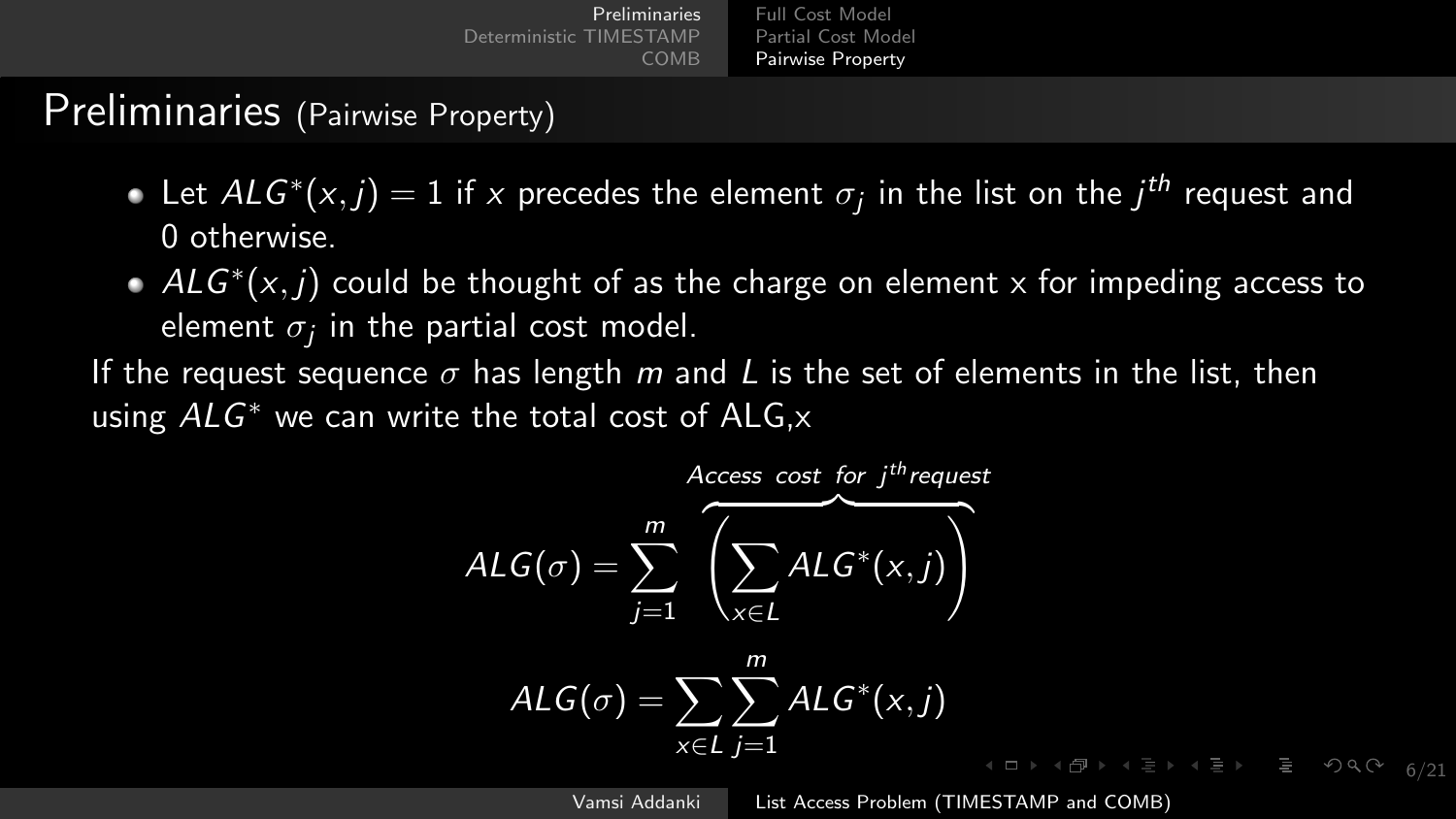## Preliminaries (Pairwise Property)

$$
\mathsf{ALG}(\sigma) = \sum_{x \in L} \sum_{y \in L} \sum_{j | \sigma_j = y} \mathsf{ALG}^*(x, j)
$$

$$
\mathsf{ALG}(\sigma) = \sum_{\{x, y\} \subseteq L} \sum_{j | \sigma_j \in \{x, y\}} (\mathsf{ALG}^*(x, j) + \mathsf{ALG}^*(y, j))
$$

For each pair of elements  $x$  and  $y$ , we compute the cost due to  $x$  impeding access to  $y$ , and the cost due to y impeding access to x. Because this is in the partial cost model, one of  $ALG^*(x, j)$ ,  $ALG^*(y, j)$  is always zero!

 $4\Box\rightarrow 4\overline{B}\rightarrow 4\Xi\rightarrow 4\Xi\rightarrow -\Xi\rightarrow 99\,O$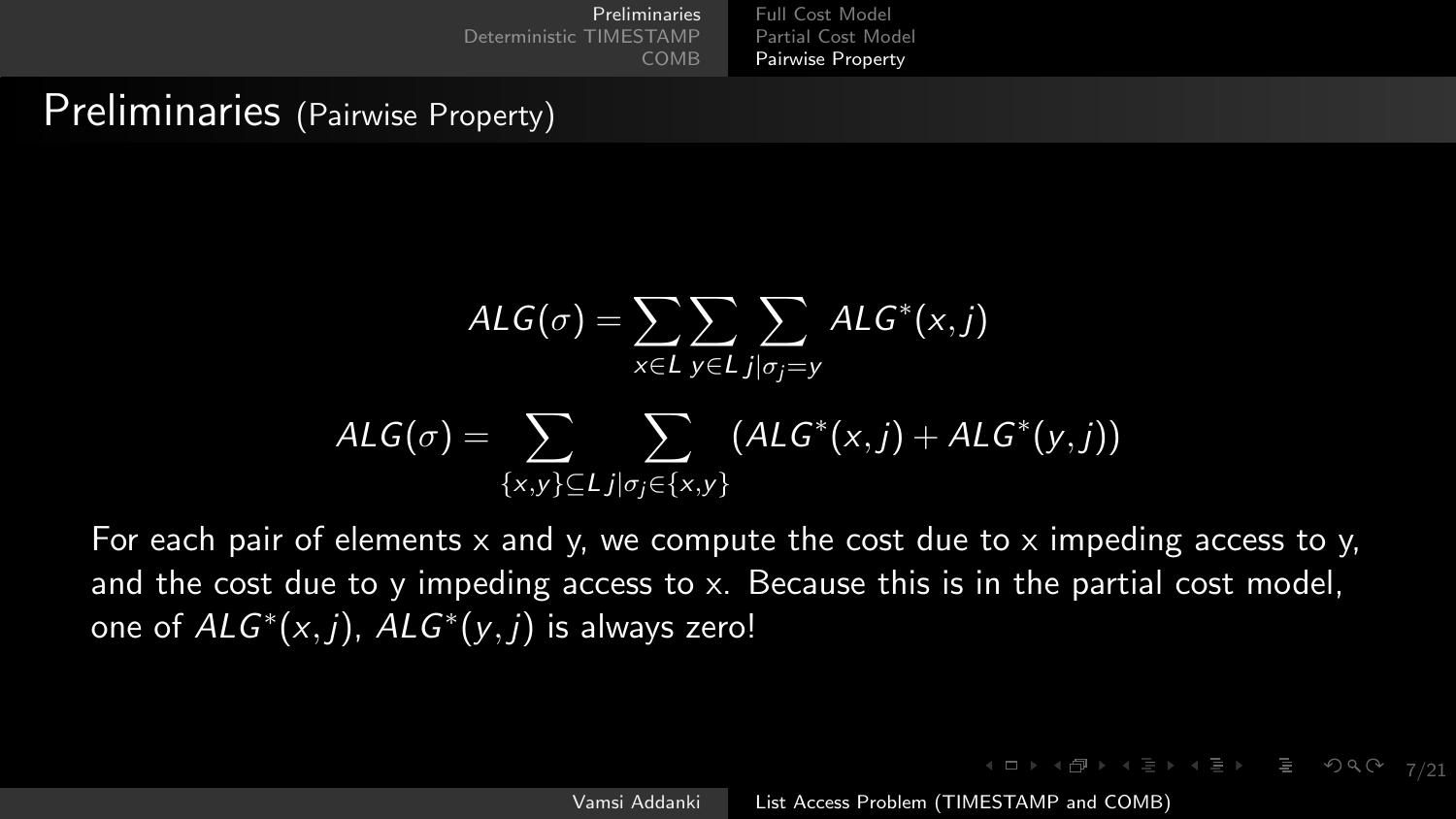## Preliminaries (Pairwise Property)

Let  $ALG_{xy}(\sigma) = \sum_{j | \sigma_j \in \{x,y\}} (ALG^*(x,j) + ALG^*(y,j))$ . Then the cost of ALG simplifies to,

$$
\mathsf{ALG}(\sigma) = \sum_{\{x,y\} \subseteq \mathsf{L}} \mathsf{ALG}_{\mathsf{xy}}(\sigma)
$$

Let  $\overline{OPT(\sigma_{xy})}$  be the cost of an optimal offline algorithm that serves the request sequence  $\sigma_{xy}$  on two item list.

$$
OPT_{xy}(\sigma) \geq \widetilde{OPT}(\sigma_{xy})
$$

Vamsi Addanki [List Access Problem \(TIMESTAMP and COMB\)](#page-0-0)

K ロ → K 리 → K 로 → K 로 → 트 → 9 Q (2 × 2/21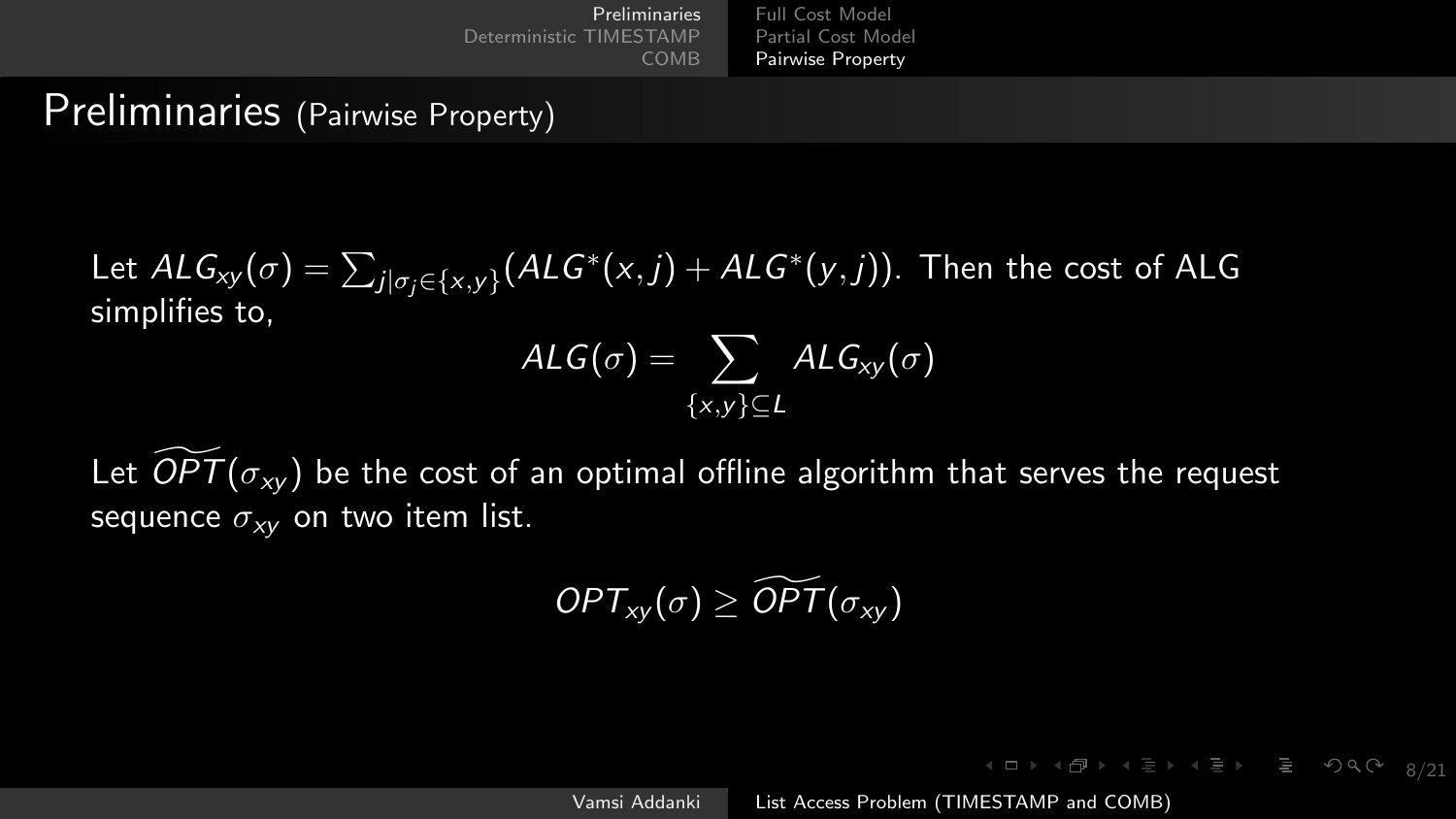## Preliminaries (Pairwise Property)

Here  $ALG(\sigma_{xy})$  be the cost of ALG on the two element list of x and y over the arbitrarily long sequence of requests to x and y from  $\sigma$ . In other words, if we project the list and the request sequence onto the items  $x$  and  $y$  (i.e. remove everything else from the list and  $\sigma$ ), then  $ALG(\sigma_{xy})$  is the cost of ALG on the projected list and request sequence.

#### Pairwise Property:

 $ALG_{xy}(\sigma) = ALG(\sigma_{xy})$ 

Vamsi Addanki [List Access Problem \(TIMESTAMP and COMB\)](#page-0-0)

 $\mathcal{A} \Box \rightarrow \mathcal{A} \Box \rightarrow \mathcal{A} \Xi \rightarrow \mathcal{A} \Xi \rightarrow \mathcal{A} \Xi \rightarrow \mathcal{A} \Box \mathcal{A} \rightarrow \mathcal{A}$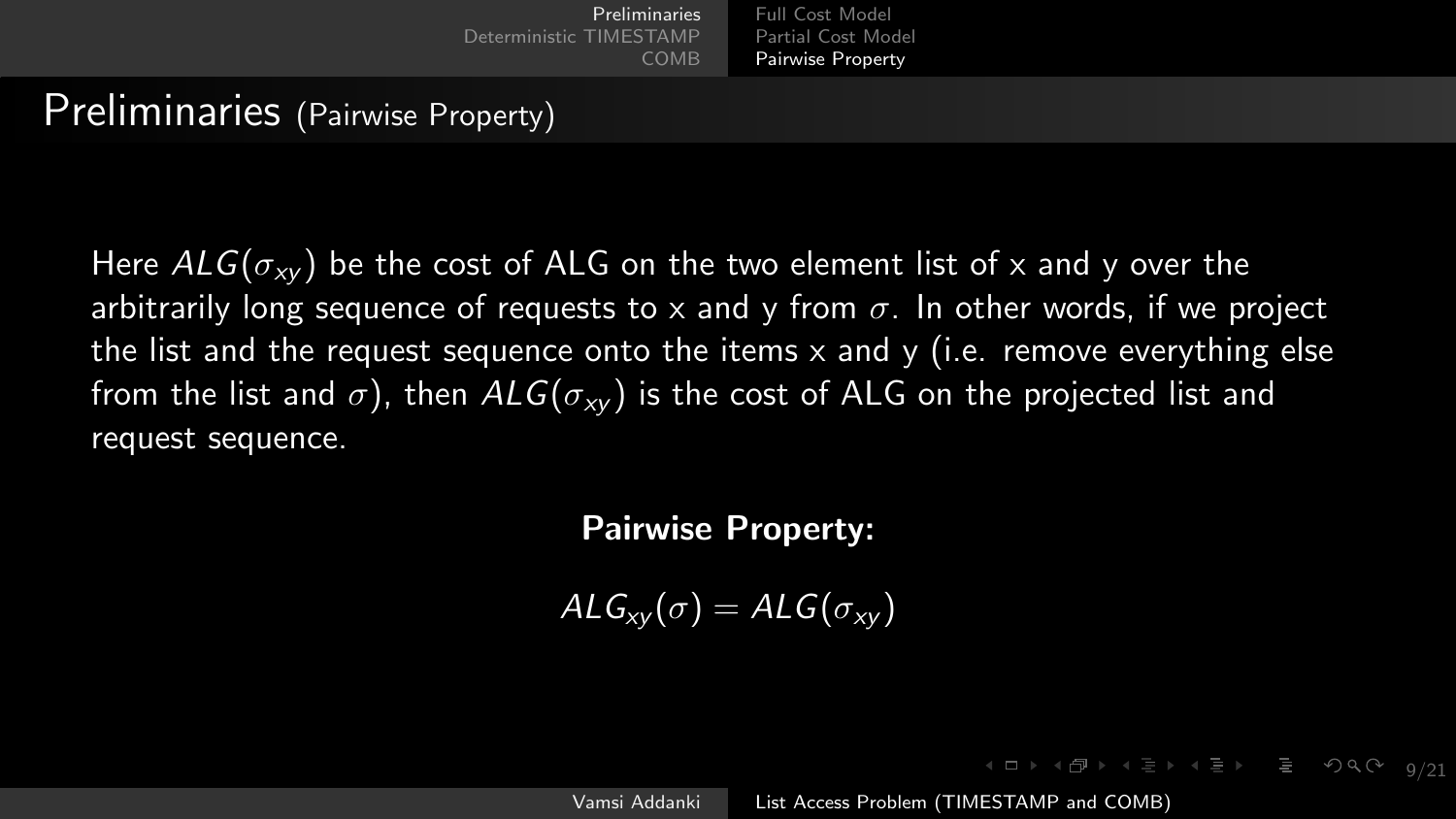### Preliminaries (Pairwise Property)

#### Lemma

An algorithm satisfies the pairwise property if and only if for every request sequence  $\sigma$ , when ALG serves  $\sigma$ , the relative order of every two elements x and y in the list is the same as their relative order when ALG serves  $\sigma_{xx}$ .

Vamsi Addanki [List Access Problem \(TIMESTAMP and COMB\)](#page-0-0)

 $\left\{ \begin{array}{ccc} 4 & \Box & \Box & \Box & \Box \end{array} \right.$ 

10/21

 $PQQ$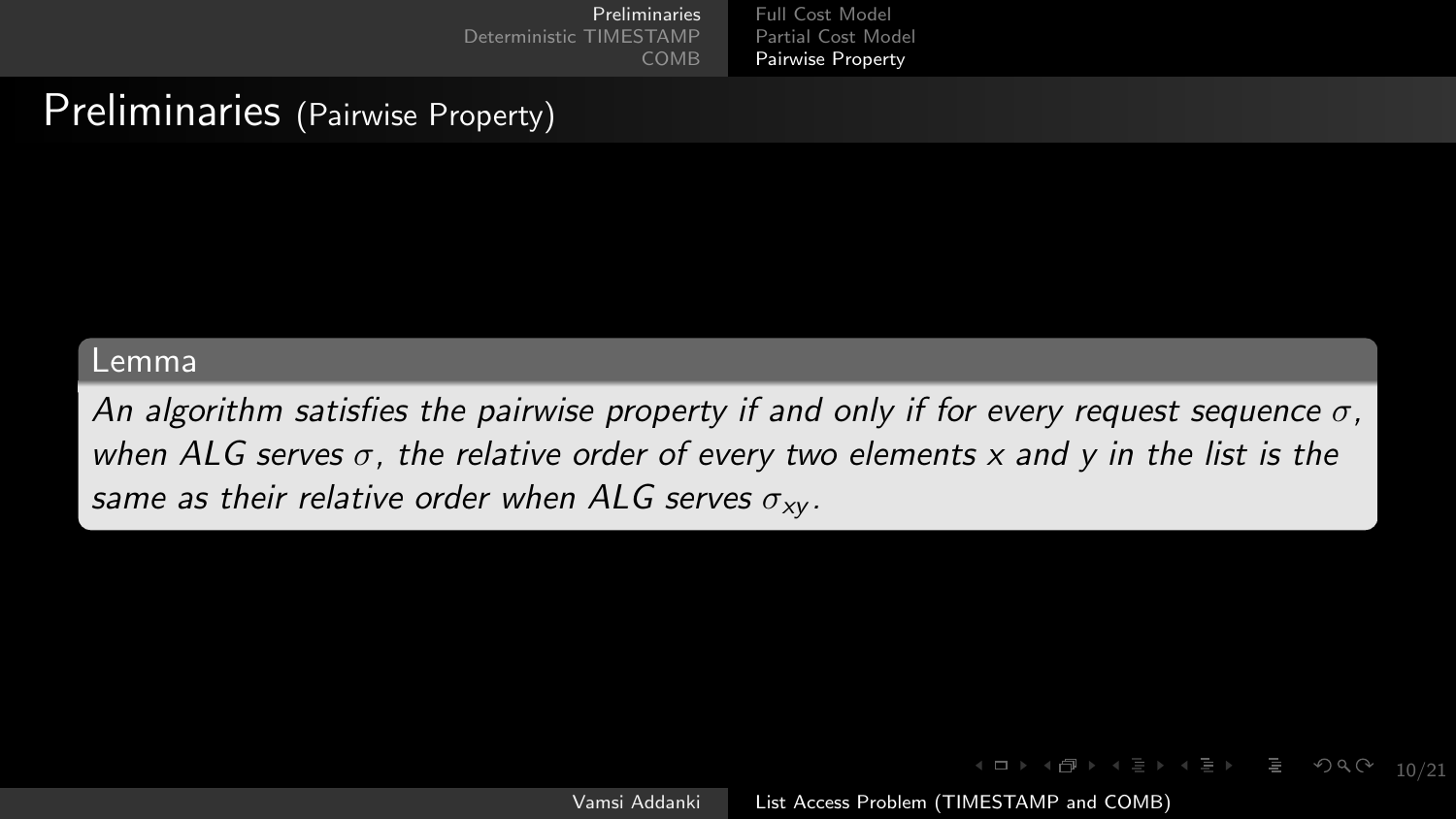#### Preliminaries (Competitiveness)

For an ALG to be c-competitive, it suffice to show that,

$$
\mathit{ALG}_{xy}(\sigma) \leq c \cdot \widetilde{\mathit{OPT}}_{xy}(\sigma_{xy})
$$

Similarly, for randomized algorithms,

$$
E[ALG_{xy}(\sigma)] \leq c \cdot E[\widetilde{OPT_{xy}}(\sigma_{xy})]
$$

Vamsi Addanki [List Access Problem \(TIMESTAMP and COMB\)](#page-0-0)

1日 1日 1日 1日 1日 1日 1日 2日 12日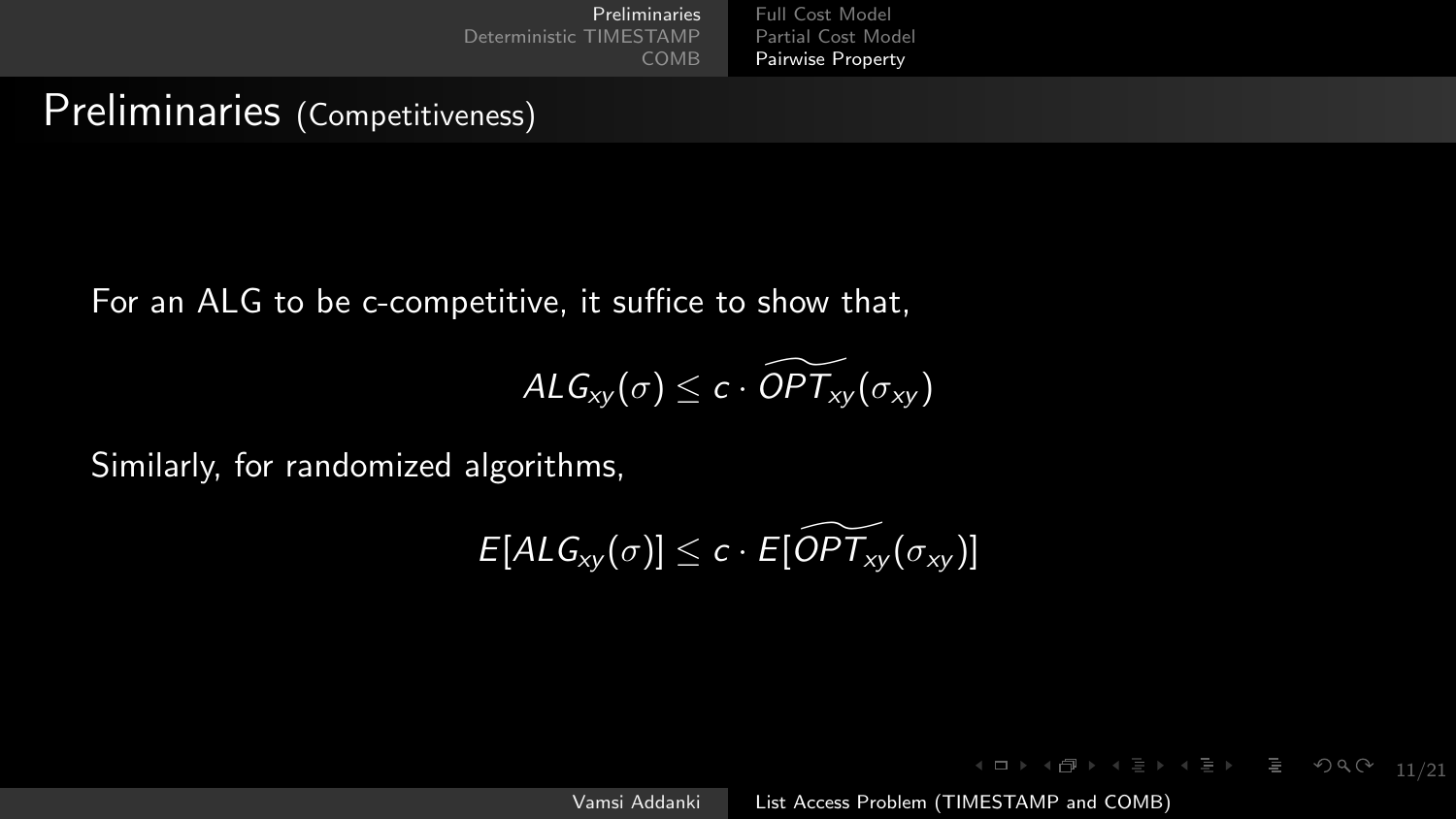

<span id="page-11-0"></span>

On a request for item x in the list, TIMESTAMP(0) moves x directly in front of the first item in the list that was accessed at most once since the last request for x. If there is no such item, or x has not been requested before, do nothing.

Vamsi Addanki [List Access Problem \(TIMESTAMP and COMB\)](#page-0-0)

12/21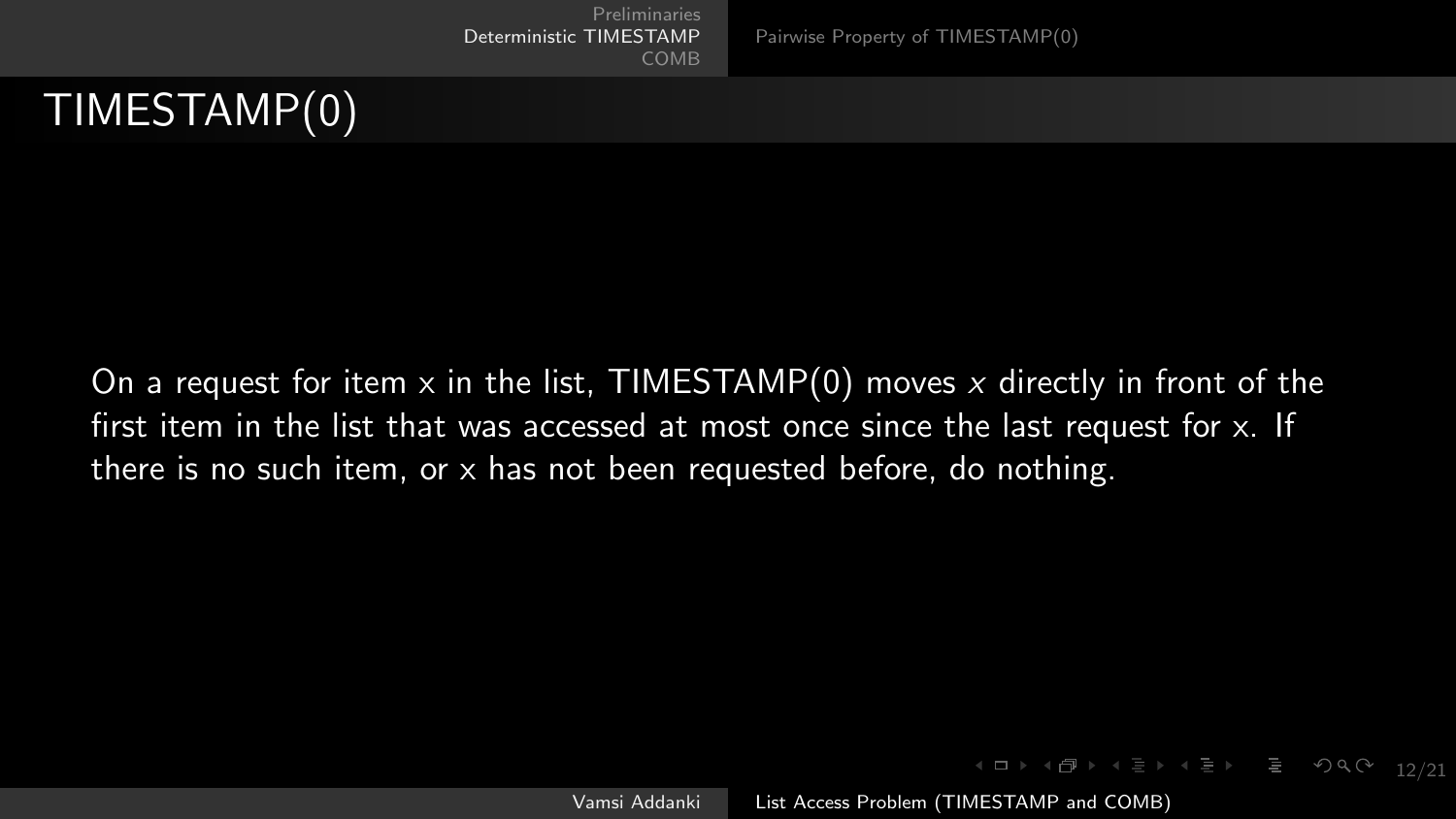[Pairwise Property of TIMESTAMP\(0\)](#page-12-0)

# <span id="page-12-0"></span>Pairwise Property of TIMESTAMP(0)

#### Lemma

After the TIMESTAMP(0) algorithm has served a request sequence  $\sigma$ , element x is before element y if and only if the sequence  $\sigma_{xy}$  terminates in the subsequence xx, xyx or xxy, or if x was before y initially and y was requested at most once.

Vamsi Addanki [List Access Problem \(TIMESTAMP and COMB\)](#page-0-0)

**◆ロ→ ◆伊→ ◆ミ→ ◆ミ→ ニヨー ◆) Q (>**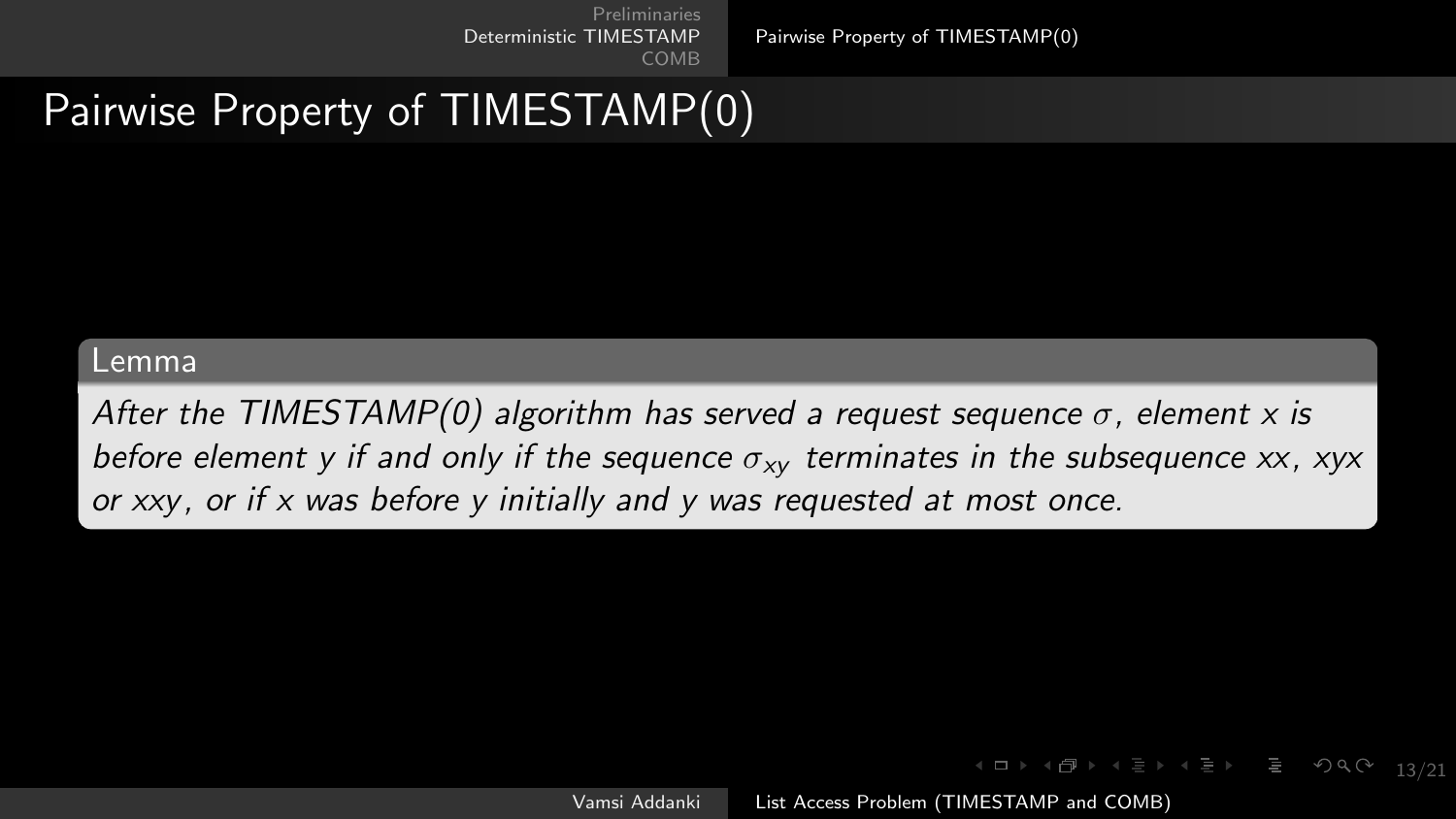[Pairwise Property of TIMESTAMP\(0\)](#page-12-0)

# Pairwise Property of TIMESTAMP(0)

#### $( \implies )$

- Notice that in the cases where  $\sigma_{xy}$  ends in xx or xyx, y is requested at most once between the final two x's. Therefore, x must be moved in front of y at the end.
- If  $\sigma_{xy}$  ends in xxy, then x is requested twice in a row, which moves it in front of y, and at least twice between the final two  $y'$ s in the sequence, if there are two. Therefore, the final request to y does not move it in front of x, and so x is before y.
- If y is requested at most once, then it will not be moved in front of  $x$  ever, and so if x starts before y, it will also end before y.

1日 1日 1日 1日 1日 1日 2日 2日 2日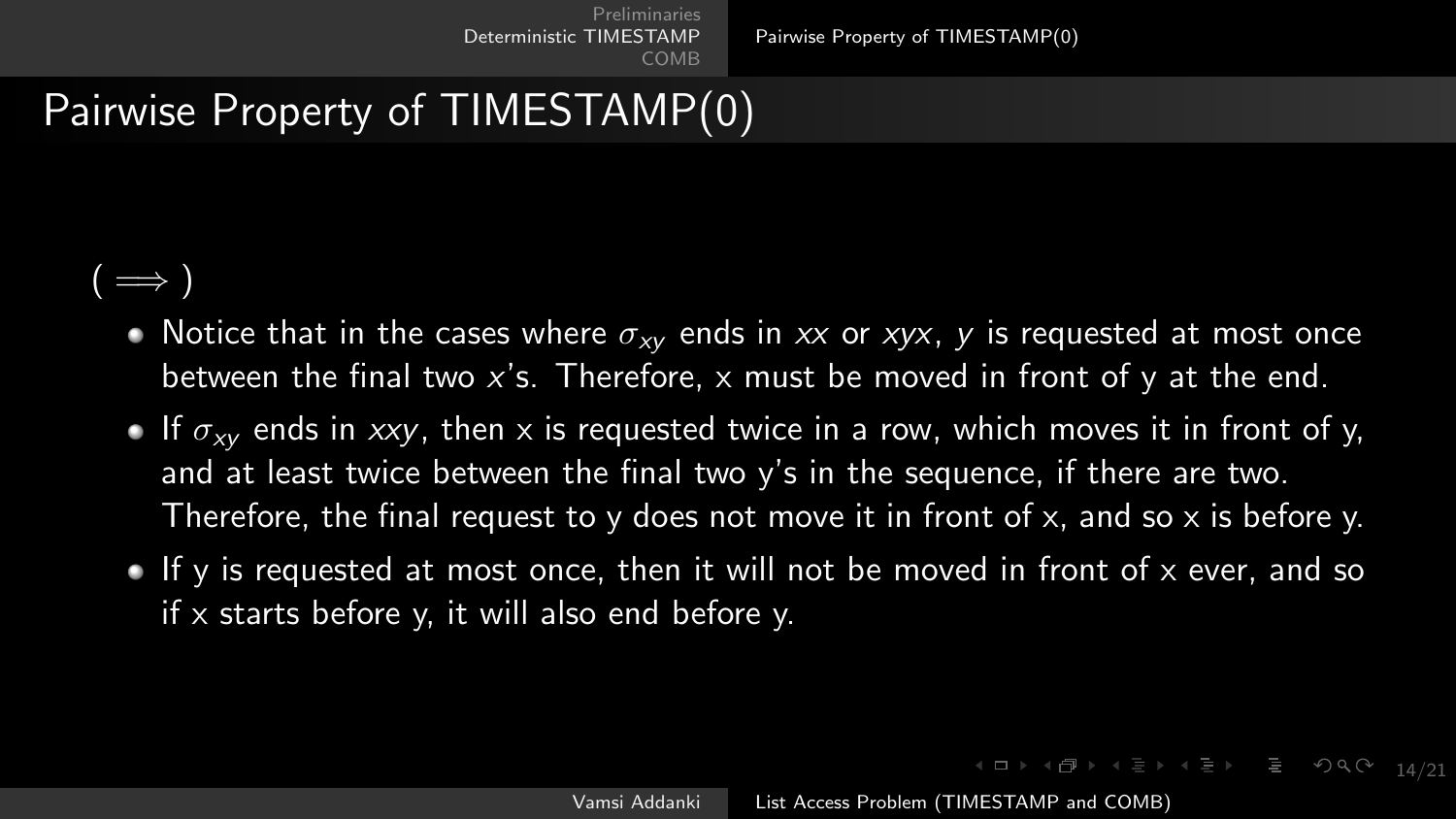[Pairwise Property of TIMESTAMP\(0\)](#page-12-0)

# Pairwise Property of TIMESTAMP(0)

#### $($   $\leftarrow$   $)$

- If element x is before element y in the list after TIMESTAMP(0) services  $\sigma_{xx}$ . then one of two things must have happened: either , or
	- $\bullet$  y was requested at most once between the final two requests for x, or
	- $\bullet$  if there were fewer than 2 requests for x, then x started before y and there were no more than  $\overline{1}$  request for y in the sequence.

So we see that x ending before y implies that  $\sigma_{xy}$  ends in xx, xyx, or xxy, or contains at most one y, with x starting before y in the list. This concludes the proof.

1日 1日 1日 1日 1日 1日 1日 200 15/21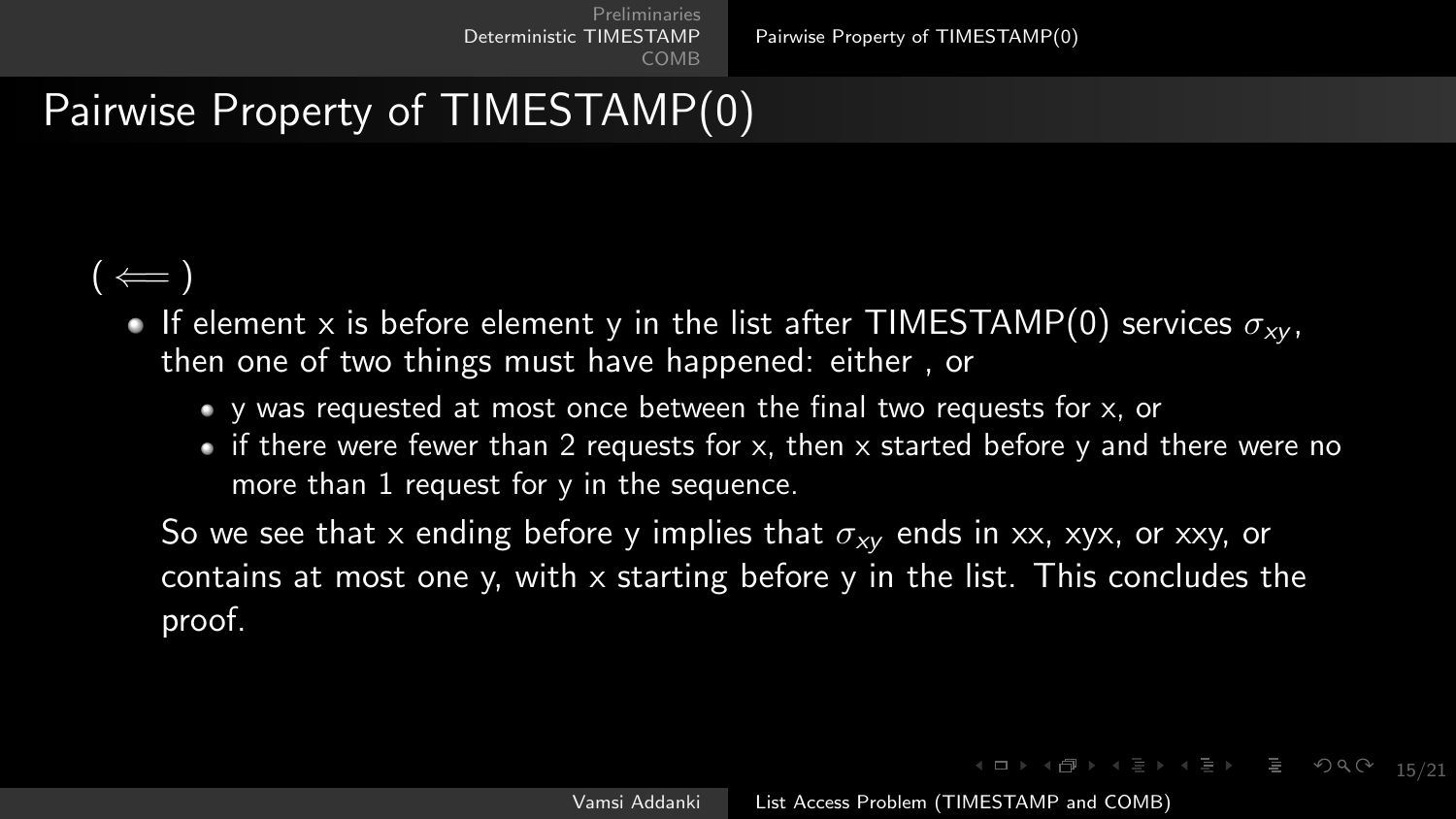<span id="page-15-0"></span>

With probability  $\frac{4}{5}$  serve the request sequence with BIT, with probability  $\frac{1}{5}$  serve the request sequence with TIMESTAMP(0).

Vamsi Addanki [List Access Problem \(TIMESTAMP and COMB\)](#page-0-0)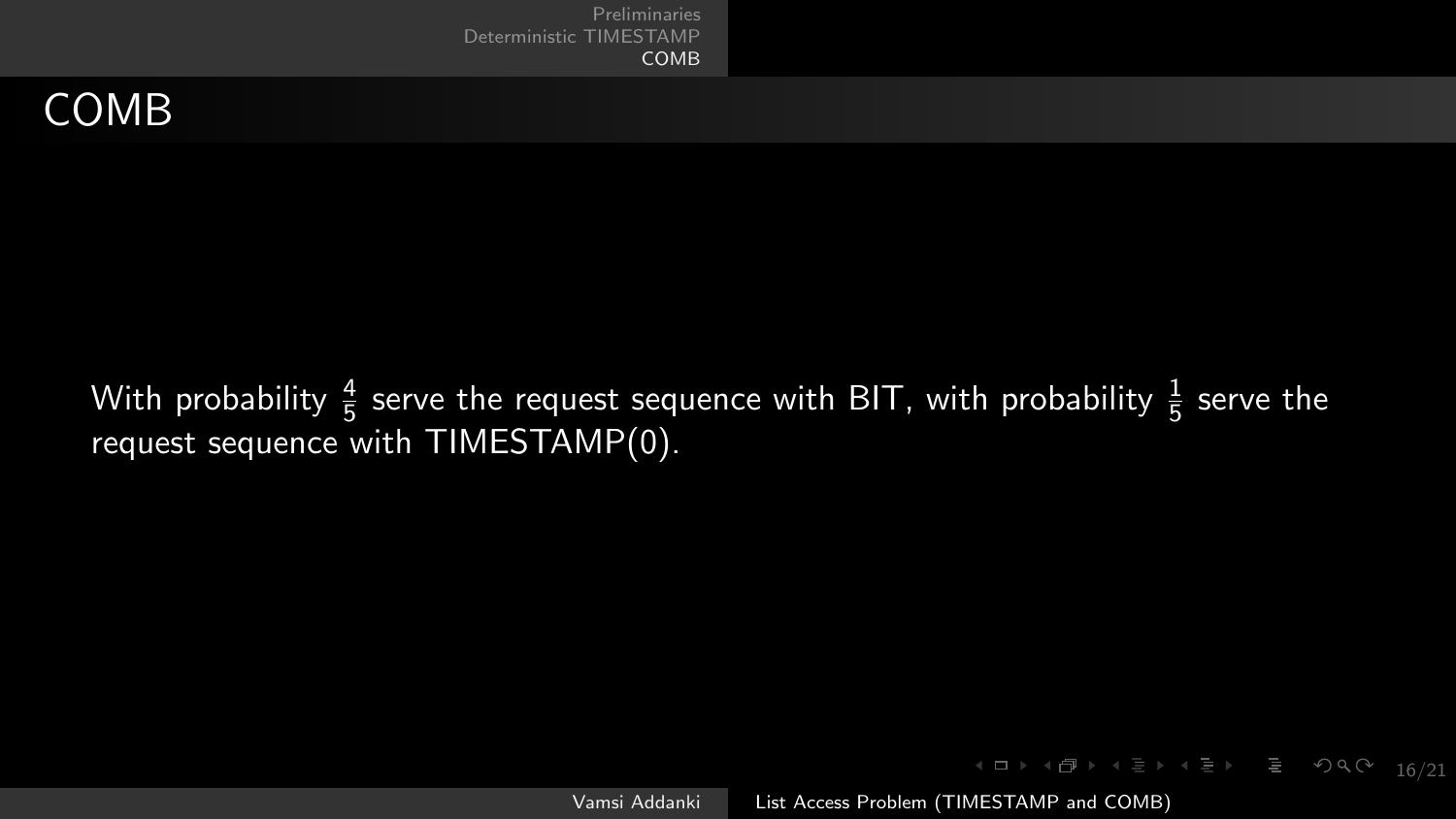## COMB

#### Theorem

COMB is  $\frac{8}{5}$ -competitive against oblivious adversaries.

Vamsi Addanki [List Access Problem \(TIMESTAMP and COMB\)](#page-0-0)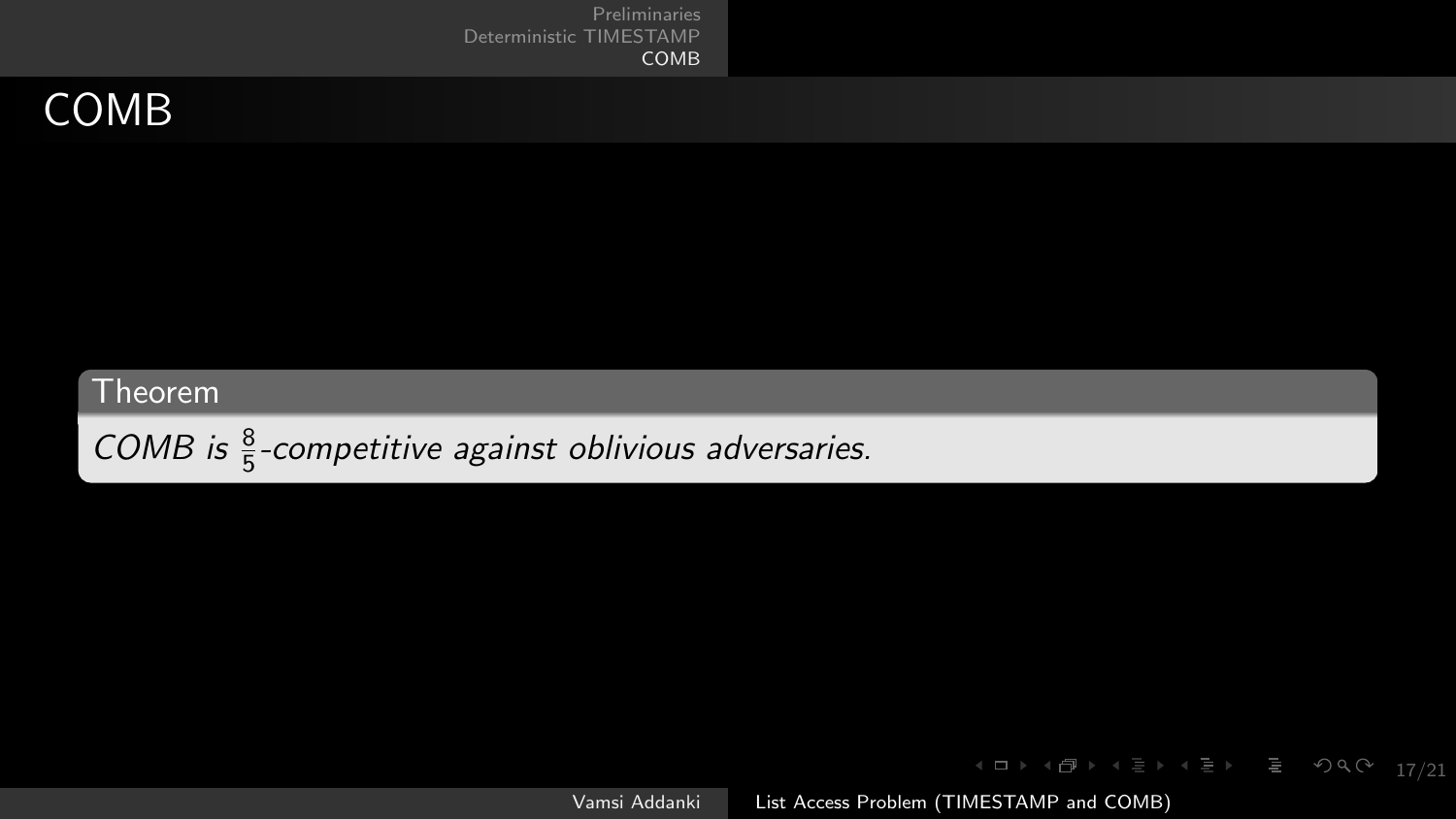## COMB

**Lemma 3.** Suppose that BIT has served the request sequence xyx, or the sequence  $yx$  on a list where initially x preceded y. Then x is in front of y with  $probability 3/\lambda$ .

**Proof.** We show that after  $BIT$  has served either sequence, item y is in front of x if and only if the bit of x is 0 and the bit of y is 1: Namely, if the bit of x was set to 1 at the last request to x, then x was moved to the front. Otherwise,  $x$ 's bit is 0, so the bit was set to 1 at the preceding request to x (in the sequence  $xyx$ ) and x is front of y at the time of the request to y (which holds by assumption for the sequence  $yx$ ). Thus, y's bit must have been set to 1 after the request to y to move y in front. The bits of both items are independent, so y is in front of x with probability  $1/4$ . П

4 ロ ▶ 4 @ ▶ 4 로 ▶ 4 로 ▶ \_ 로 \_ 9 Q Q + 18/21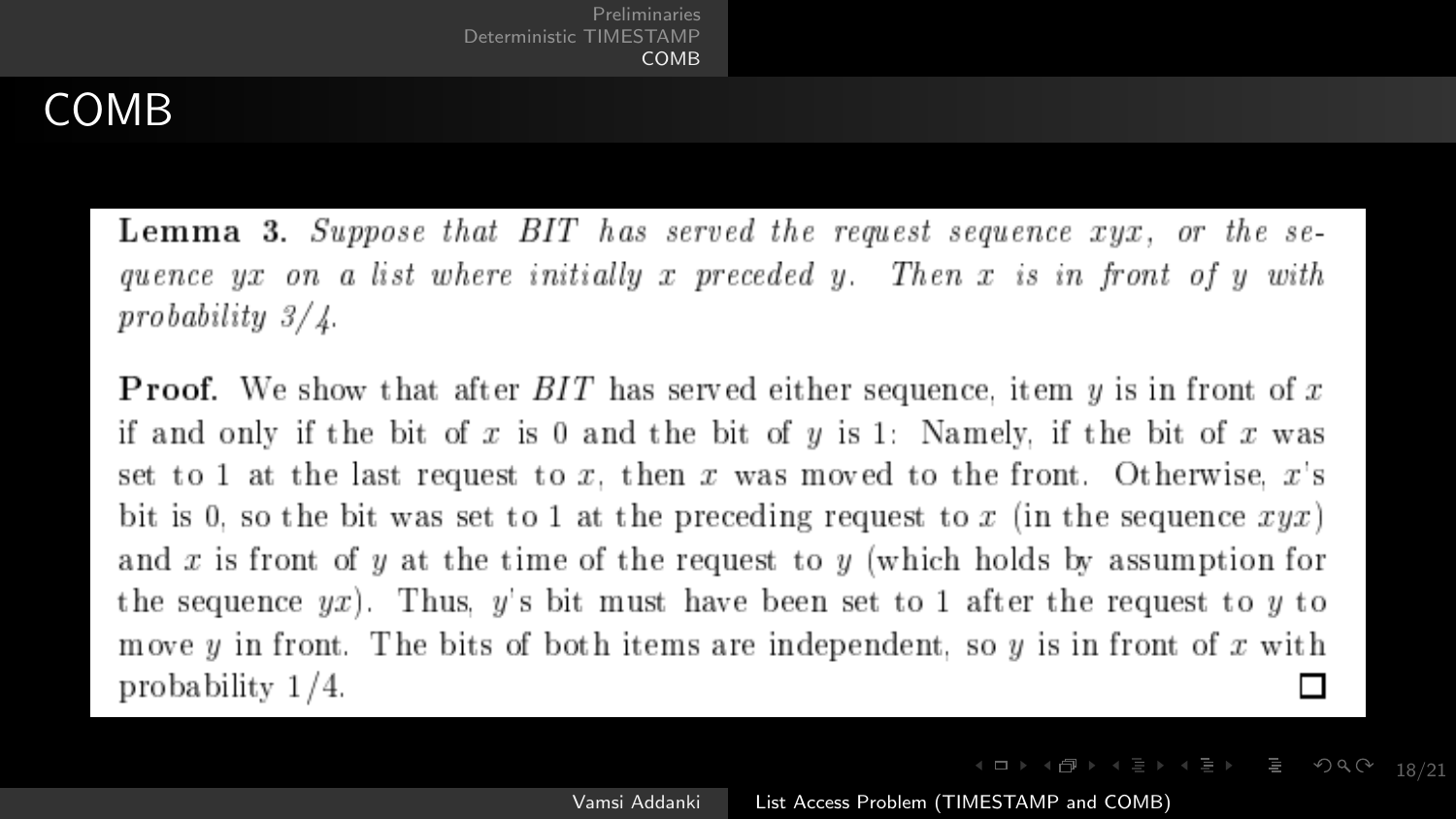## COMB

**Lemma 4.** In the initial list of two items, let x be in front of y. The following table describes the expected cost for serving the indicated request sequences, where  $l > 0$ and  $k \geq 1$ , by the algorithms BIT, TS, and  $\overline{OPT}$ .

| request sequence  | BIT                        | ТS     | OΡT   |  |
|-------------------|----------------------------|--------|-------|--|
| $x^{\iota}yy$     |                            |        |       |  |
| $x^{l}(yx)^{k}yy$ | $\frac{3}{2}k + 1$         | 2k     | $k+1$ |  |
| $x^{l}(yx)^{k}x$  | $rac{3}{2}k + \frac{1}{4}$ | $2k-1$ |       |  |

Vamsi Addanki [List Access Problem \(TIMESTAMP and COMB\)](#page-0-0)

 $\mathcal{A} \equiv \mathbb{P} \rightarrow \mathcal{A} \stackrel{\mathcal{B}}{\Longrightarrow} \mathcal{A} \stackrel{\mathcal{B}}{\Longrightarrow} \mathcal{A} \stackrel{\mathcal{B}}{\Longrightarrow} \mathcal{A}$ 

ミ つへぐ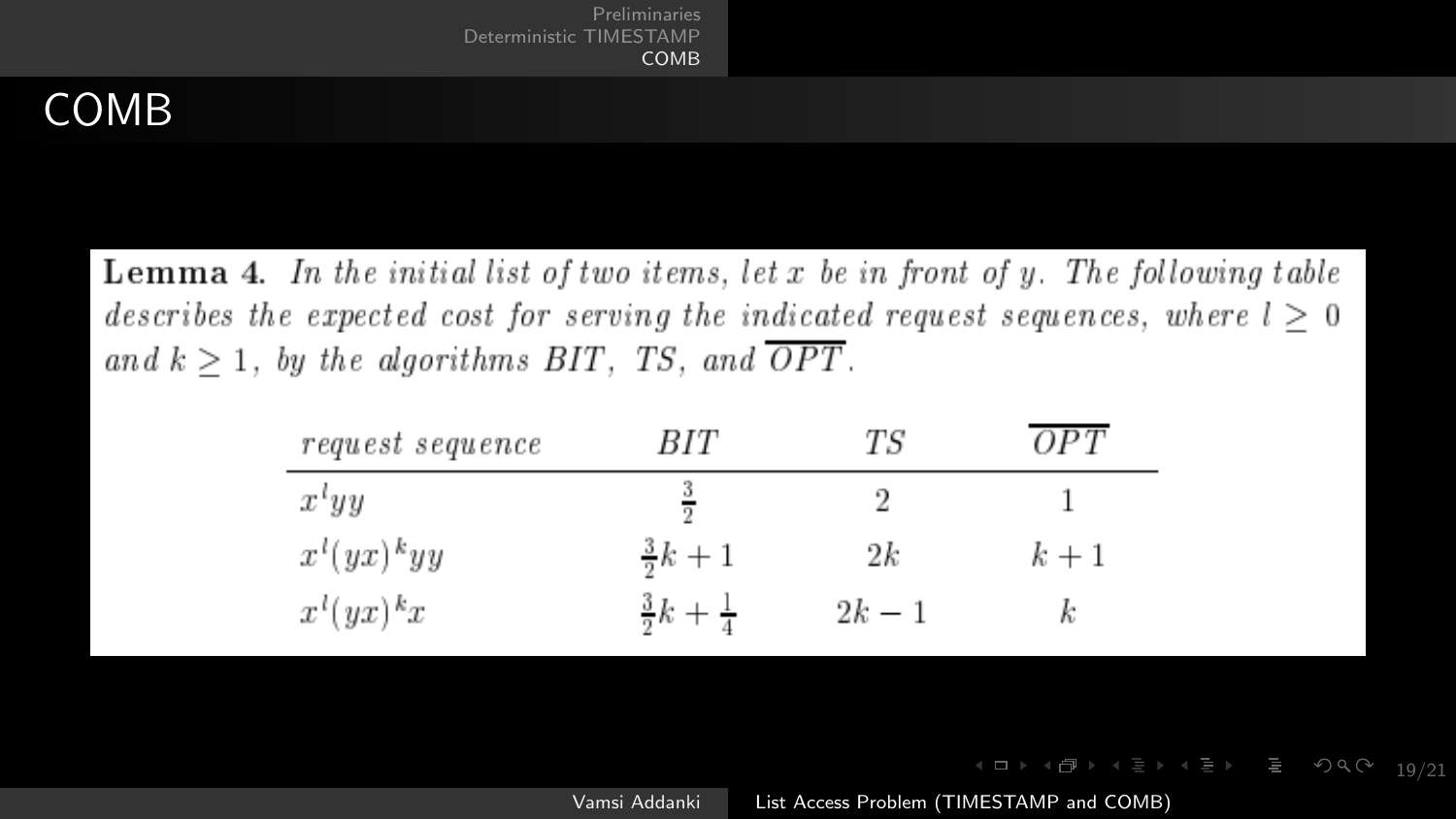[Preliminaries](#page-2-0) [COMB](#page-15-0)

## References

- H S. Albers. Improved randomized on-line algorithms for the list update problem. In Proc. of the 6th Annual ACM-SIAM Symposium on Discrete Algorithms, pages 412-419, 1995.
- 畐 S. Albers, B. von Stengel and R. Werchner. A combined BIT and TIMESTAMP algorithm for the list update problem. Information Processing Letters, 56:135-139, 1995.

20/21